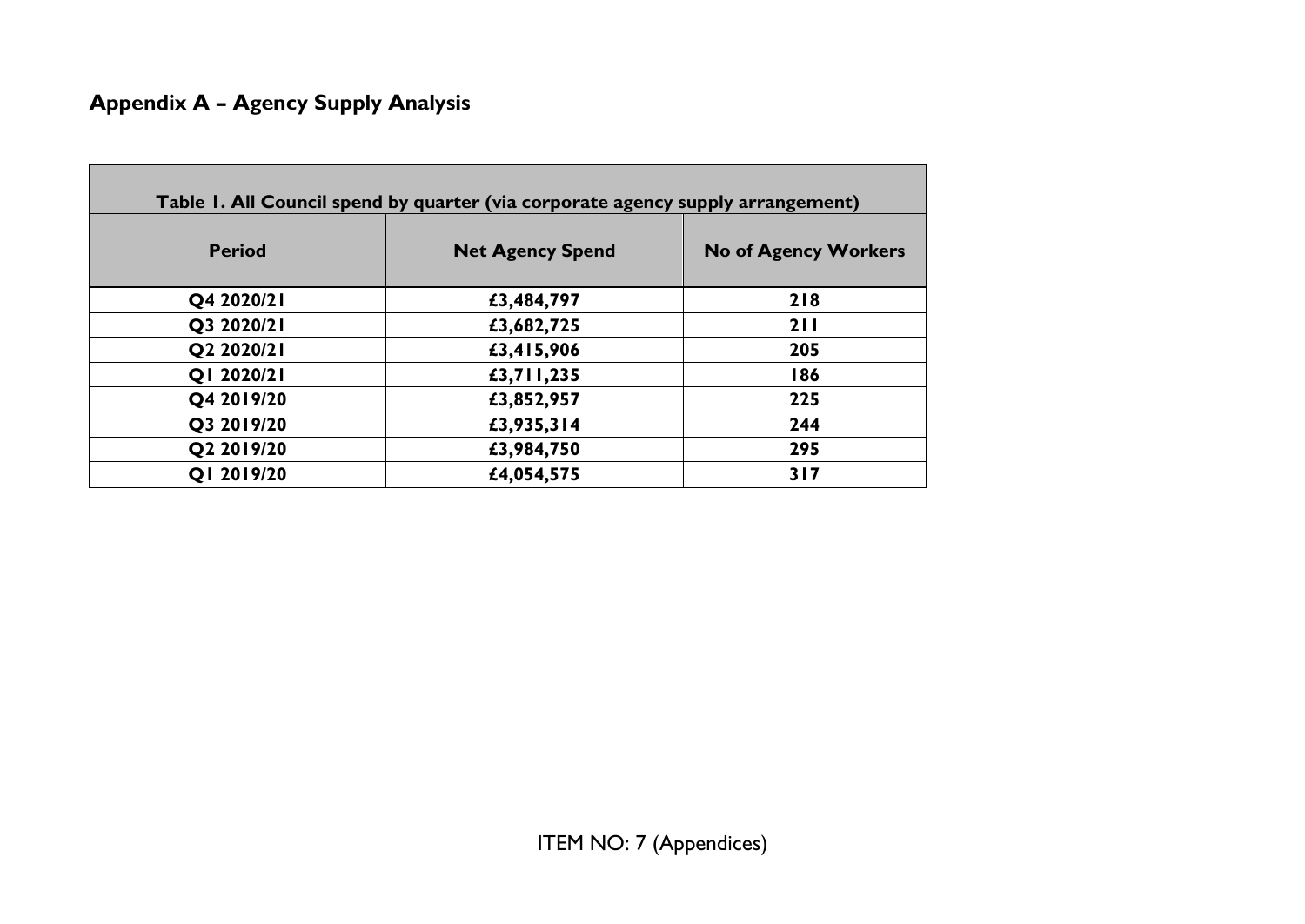# **Table 2. Directorate Breakdown, Quarter comparison (net spend)**

|                                    | <b>Reporting Quarters</b>   |                             | <b>Previous Quarters</b>    |                 |                             |                             |                             |                 |
|------------------------------------|-----------------------------|-----------------------------|-----------------------------|-----------------|-----------------------------|-----------------------------|-----------------------------|-----------------|
|                                    | Q <sub>4</sub><br>(2020/21) | Q <sub>3</sub><br>(2020/21) | Q <sub>2</sub><br>(2020/21) | QI<br>(2020/21) | Q <sub>4</sub><br>(2019/20) | Q <sub>3</sub><br>(2019/20) | Q <sub>2</sub><br>(2019/20) | QI<br>(2019/20) |
| <b>Children's Services</b>         | £460,602                    | £519,703                    | £489,320                    | £454,107        | £439,839                    | £371,496                    | £462,536                    | £564,074        |
| <b>Community &amp; Environment</b> | £331,412                    | £443,091                    | £357,870                    | £379,414        | £377,346                    | £424,817                    | £480,493                    | £344, $116$     |
| Finance & Legal Services           | £412,584                    | £515,469                    | £536,787                    | £493,617        | £541,381                    | £491,945                    | £402,387                    | £425,033        |
| <b>Health &amp; Adult Services</b> | £828,430                    | £662,294                    | £615,715                    | £830,937        | £673,989                    | £772,381                    | £841,734                    | £894,359        |
| Housing & Safer Communities        | £387,826                    | £403,616                    | £403,421                    | £527,046        | £778,920                    | £875,613                    | £826,338                    | £866,617        |
| Regeneration, Enterprise & Skills  | £1,063,943                  | £1,138,552                  | £1,012,793                  | £1,026,114      | £1,041,482                  | £999,062                    | £971,261                    | £960,377        |
| <b>TOTALS</b>                      | £3,484,797                  | £3,682,725                  | £3,415,906                  | £3,711,235      | £3,852,957                  | £3,935,314                  | £3,984,750                  | £4,054,575      |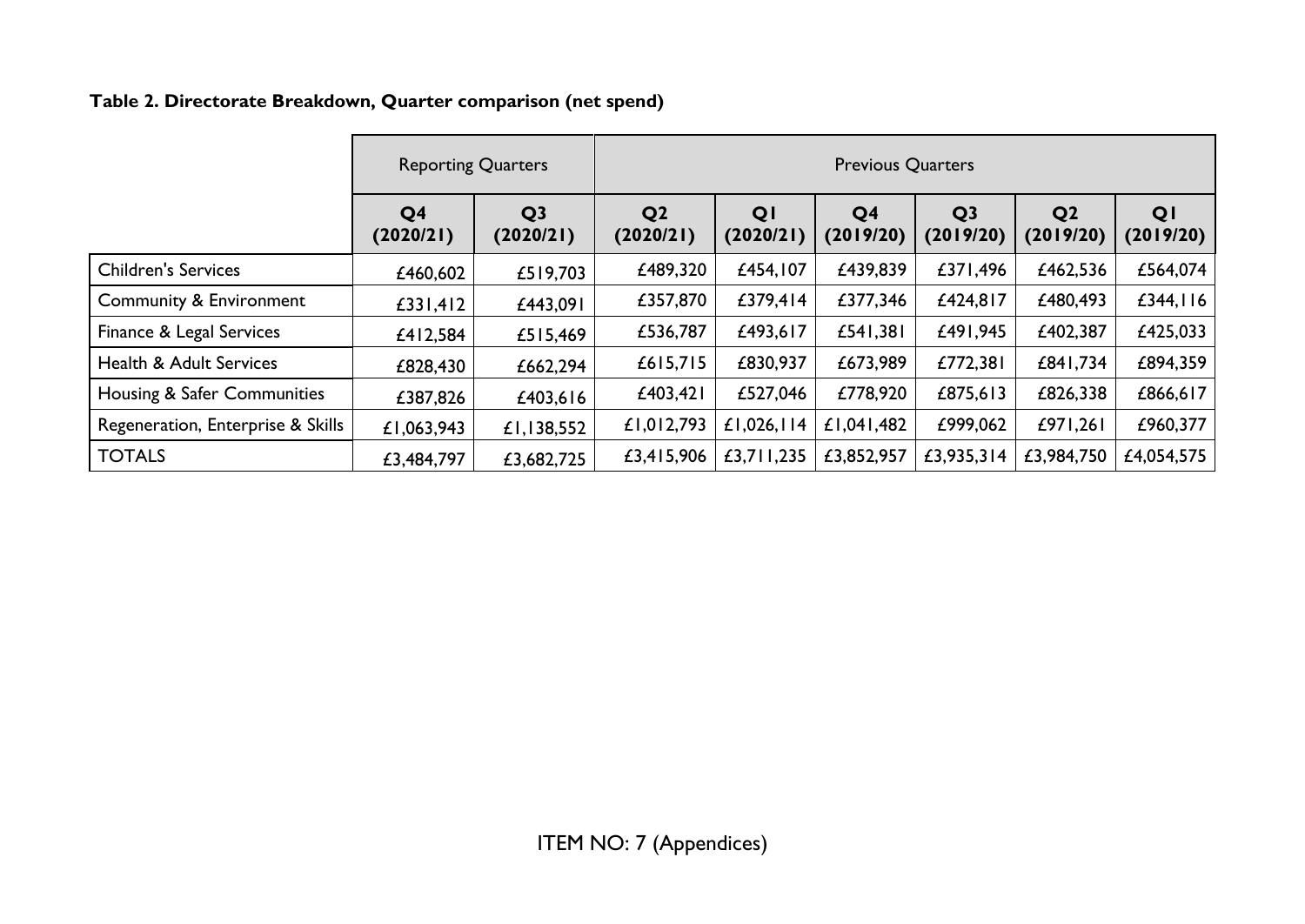| Table 3. Agency Worker Headcount by Directorate |                                                 |                                                 |                   |  |  |  |  |
|-------------------------------------------------|-------------------------------------------------|-------------------------------------------------|-------------------|--|--|--|--|
| <b>Directorate</b>                              | Agency Worker headcount at end of<br>Q4 2020/21 | Agency Worker headcount at end of<br>Q4 2019/20 | <b>Difference</b> |  |  |  |  |
| <b>Children's Services</b>                      | 31                                              | 36                                              | -5                |  |  |  |  |
| Community & Environment                         | 31                                              | 23                                              |                   |  |  |  |  |
| Finance & Legal Services                        | 25                                              | 34                                              | -9                |  |  |  |  |
| Health & Adult Services                         | 52                                              | 32                                              | 20                |  |  |  |  |
| Housing & Safer Communities                     | 19                                              | 45                                              | $-26$             |  |  |  |  |
| Regeneration, Enterprise & Skills               | 60                                              | 55                                              |                   |  |  |  |  |
| <b>TOTALS</b>                                   | 218                                             | 225                                             | -7                |  |  |  |  |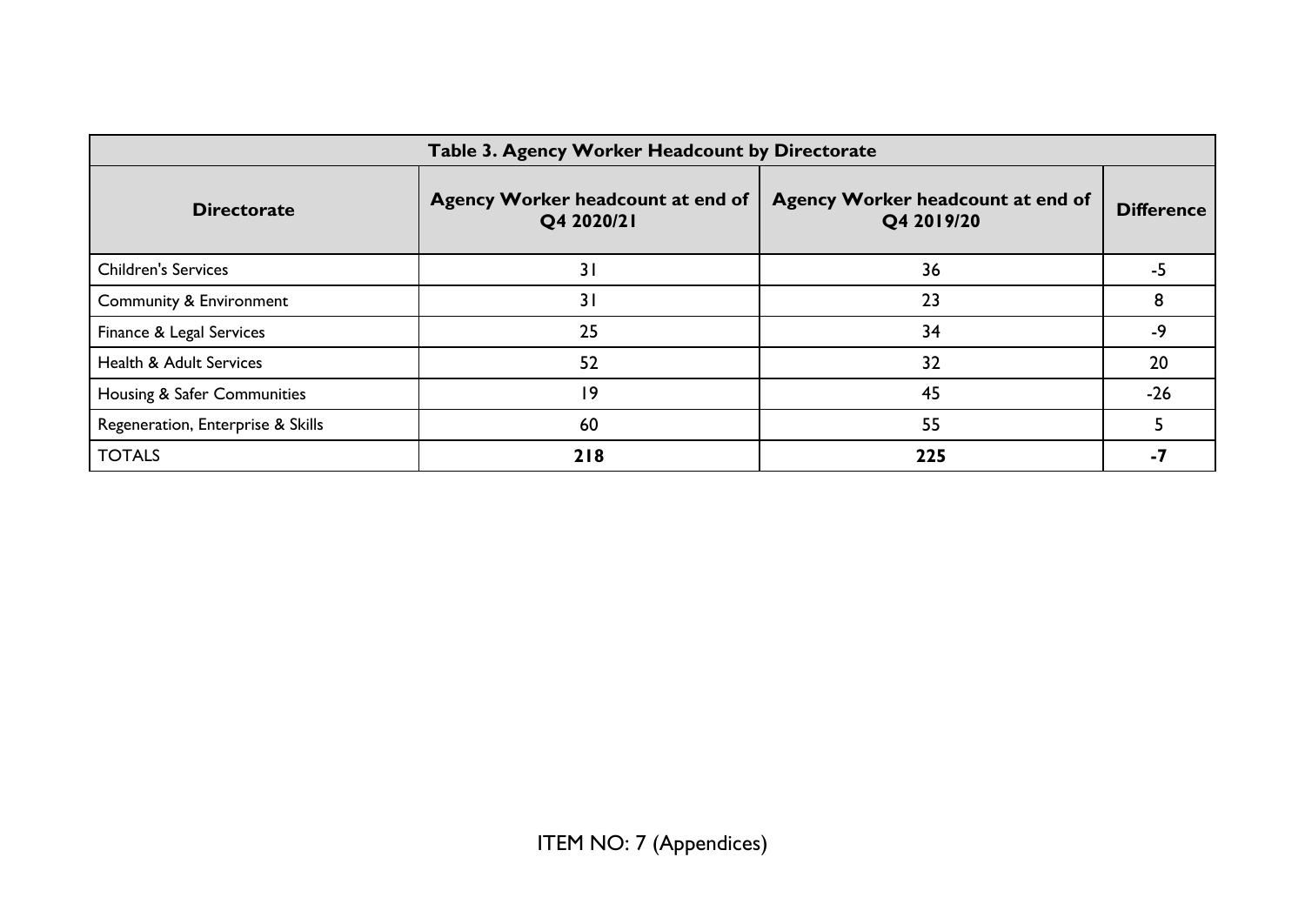| Table 4. Directorate Spend by<br><b>Assignment Job Category</b> | Children's<br>Services | Communities<br>&<br>Environment | <b>Finance</b> | Health &<br>Adult<br><b>Services</b> | Housing &<br>Safer<br>Communities | Regeneration,<br>Enterprise &<br><b>Skills</b> | Grand<br>Total | % of<br>overall<br>spend |
|-----------------------------------------------------------------|------------------------|---------------------------------|----------------|--------------------------------------|-----------------------------------|------------------------------------------------|----------------|--------------------------|
| Social Care - Qualified                                         | 243,479                |                                 |                | 434,315                              | 12,804                            | 8,372                                          | 698,969        | 20.1%                    |
| Interim Executive                                               | 3,034                  | 27,995                          | 55, 123        | 142,812                              | 96,550                            | 205,890                                        | 531,403        | 15.2%                    |
| Property & Planning                                             |                        |                                 |                |                                      |                                   | 487,460                                        | 487,460        | 14.0%                    |
| <b>ICT</b>                                                      | 25,659                 | 128,683                         |                | 16,500                               | 52,803                            |                                                | 223,645        | 6.4%                     |
| Social Care - Unqualified                                       |                        |                                 |                | 181,435                              |                                   |                                                | 181,435        | 5.2%                     |
| Regeneration & Sustainability                                   |                        |                                 |                |                                      | 23,765                            | 130,138                                        | 153,902        | 4.4%                     |
| Project & Programme Management                                  | 23,009                 | 21,579                          |                |                                      | 19,544                            | 87,159                                         | 151,291        | 4.3%                     |
| Legal                                                           |                        |                                 | 149,466        |                                      |                                   |                                                | 149,466        | 4.3%                     |
| Revenues & Benefits                                             |                        | 30,255                          | 95,361         |                                      |                                   |                                                | 125,616        | 3.6%                     |
| Procurement                                                     |                        |                                 | 104,662        | 15,413                               |                                   |                                                | 120,074        | 3.4%                     |
| Education                                                       | 120,001                |                                 |                |                                      |                                   |                                                | 120,001        | 3.4%                     |
| Parking Enforcement                                             |                        |                                 |                |                                      |                                   | 109,413                                        | 109,413        | 3.1%                     |
| Admin & Clerical                                                | 45,421                 | 10,826                          | 7,972          | 12,051                               | 17,776                            | 7,987                                          | 102,032        | 2.9%                     |
| Engineering & Surveying                                         |                        |                                 |                |                                      | 101,592                           |                                                | 101,592        | 2.9%                     |
| Human Resources                                                 |                        | 47,108                          |                |                                      |                                   |                                                | 47,108         | 1.4%                     |
| General Industrial & Manual Labour                              |                        | 46,698                          |                |                                      |                                   |                                                | 46,698         | 1.3%                     |
| Employment & Skills                                             |                        |                                 |                |                                      |                                   | 27,525                                         | 27,525         | 0.8%                     |
| Community, Safety & Enforcement                                 |                        |                                 |                |                                      | 25,617                            |                                                | 25,617         | 0.7%                     |
| <b>Community Housing</b>                                        |                        |                                 |                |                                      | 25,358                            |                                                | 25,358         | 0.7%                     |
| <b>Customer Service</b>                                         |                        | 17,633                          |                | 6,734                                |                                   |                                                | 24,367         | 0.7%                     |
| <b>Communications &amp; Media</b>                               |                        | 636                             |                | 11,745                               |                                   |                                                | 12,380         | 0.4%                     |
| Environmental Health & Trading Standards                        |                        |                                 |                |                                      | 12,018                            |                                                | 12,018         | 0.3%                     |
| Public Health                                                   |                        |                                 |                | 7,427                                |                                   |                                                | 7,427          | 0.2%                     |
| <b>Grand Total</b>                                              | 460,602                | 331,412                         | 412,584        | 828,430                              | 387,826                           | 1,063,943                                      | 3,484,797      | 100.0%                   |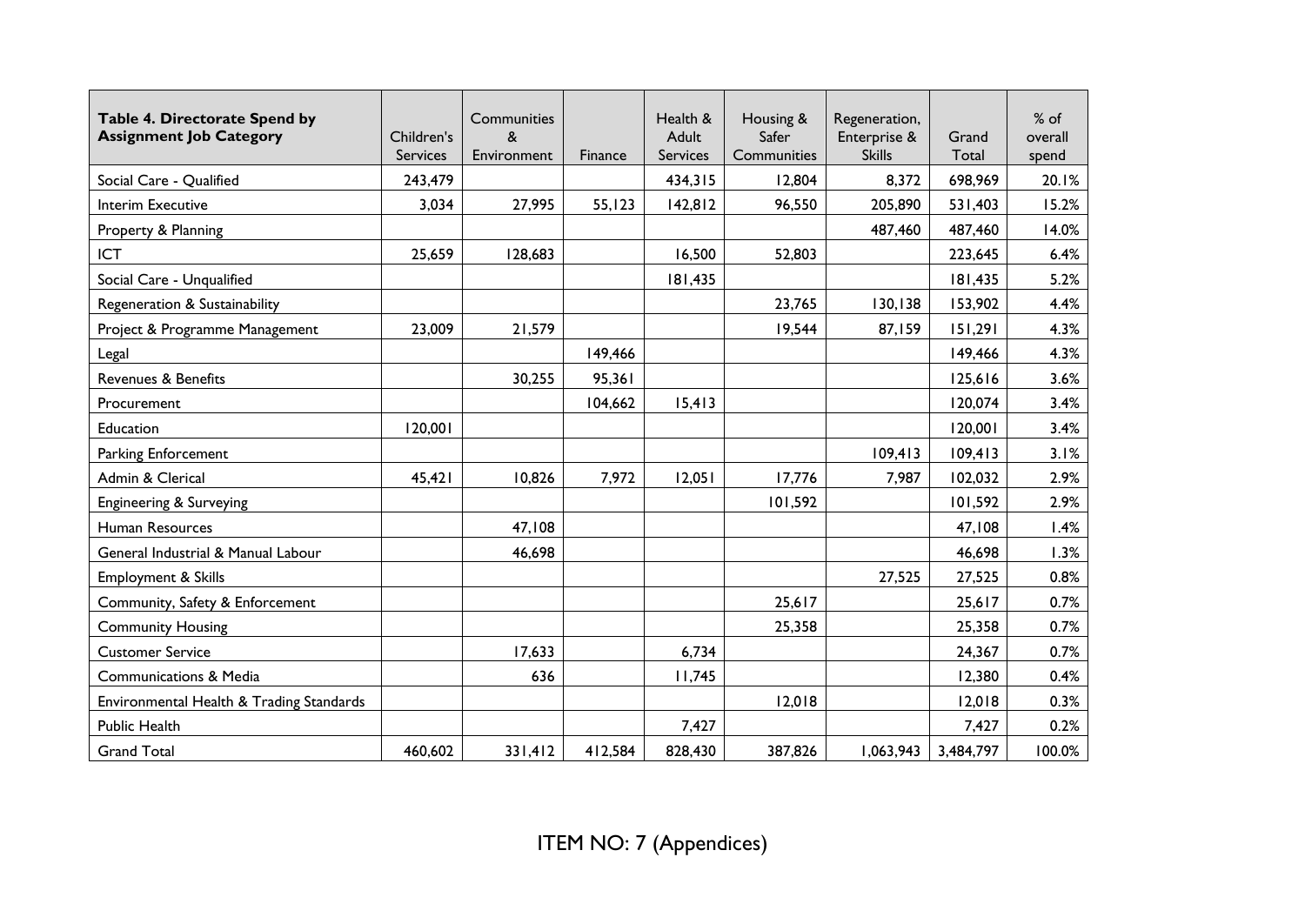| Table 5. Agency Worker Pay (as at end Q4 2020/21) - parity to Council grade |      |       |      |       |       |                                                                                    |       |
|-----------------------------------------------------------------------------|------|-------|------|-------|-------|------------------------------------------------------------------------------------|-------|
| Directorate                                                                 |      |       |      |       |       | headcount   Scale 1-6   SOI - SO2   POI - PO4   PO5 - PO8   PO9 - PO10   Over PO10 |       |
| <b>Children's Services</b>                                                  | 31   |       |      |       |       |                                                                                    |       |
| <b>Communities &amp; Environment</b>                                        | 3 I  | 16    |      |       |       |                                                                                    |       |
| Finance & Legal Services                                                    | 25   |       |      |       |       |                                                                                    |       |
| <b>Health &amp; Adult Services</b>                                          | 52   |       |      |       | 21    |                                                                                    |       |
| Housing & Safer Communities                                                 | 19   |       |      |       |       |                                                                                    |       |
| Regeneration, Enterprise & Skills                                           | 60   | 7     |      |       |       |                                                                                    | 18    |
| <b>Grand Total</b>                                                          | 218  | 51    | 18   | 35    | 49    | 29                                                                                 | 36    |
|                                                                             | 100% | 23.4% | 8.3% | 16.1% | 22.5% | 13.3%                                                                              | 16.5% |

| Table 6. Agency Worker length of service (as at end Q4 2020/21) |       |       |       |       |                                                                                 |                    |  |
|-----------------------------------------------------------------|-------|-------|-------|-------|---------------------------------------------------------------------------------|--------------------|--|
| Directorate                                                     |       |       |       |       | 0-6 months $ 7-12$ months $ 13-18$ months $ 19-24$ months $ over 24$ months $ $ | <b>Grand Total</b> |  |
| <b>Children's Services</b>                                      |       |       |       |       |                                                                                 | 3 I                |  |
| Communities & Environment                                       |       |       |       | n     |                                                                                 | 3 I                |  |
| Finance & Legal Services                                        |       |       |       |       |                                                                                 | 25                 |  |
| <b>Health &amp; Adult Services</b>                              | 20    |       |       |       | 18                                                                              | 52                 |  |
| Housing & Safer Communities                                     |       |       |       |       |                                                                                 | 19                 |  |
| Regeneration, Enterprise & Skills                               |       |       |       |       | 30                                                                              | 60                 |  |
| <b>Grand Total</b>                                              | 59    | 32    | 29    | 29    | 69                                                                              | 218                |  |
|                                                                 | 27.1% | 14.7% | 13.3% | 13.3% | 31.7%                                                                           | 100%               |  |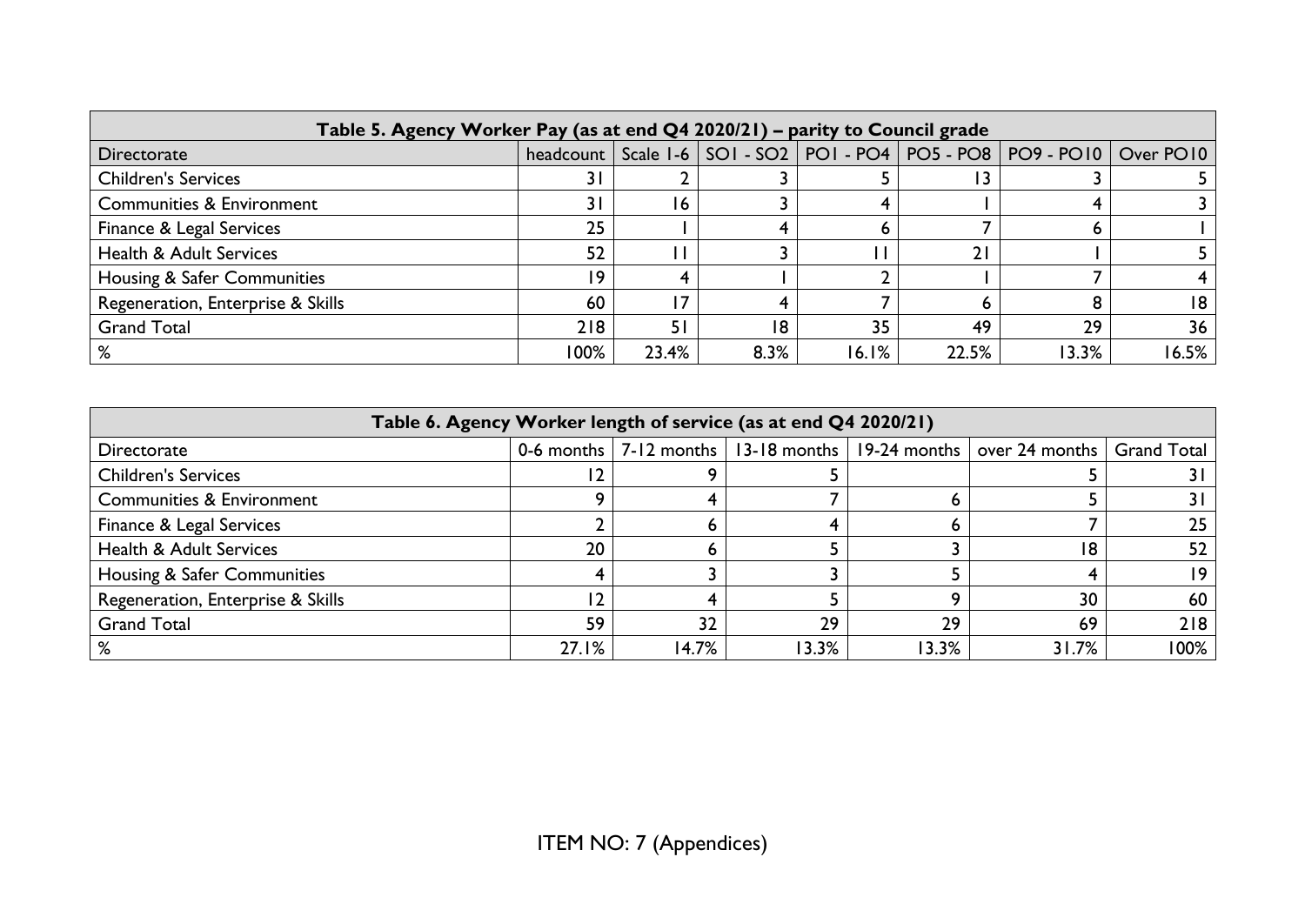| Table 7. Agency Worker Spend - via centralised supply arrangement |             |                                                                                 |             |             |                           |             |
|-------------------------------------------------------------------|-------------|---------------------------------------------------------------------------------|-------------|-------------|---------------------------|-------------|
| <b>Financial Year</b>                                             | 2015/16     | 2016/17                                                                         | 2017/18     | 2018/19     | 2019/20                   | 2020/21     |
| <b>Total Hiring Dept Spend</b>                                    | £19,762,185 | £16,088,492                                                                     | £17,870,377 | £19,120,661 | £18,222,891               | £16,362,643 |
| <b>Net Council Spend</b>                                          |             | £17,421,445 $\vert$ £14,343,394 $\vert$ £15,805,953 $\vert$ £16,825,095 $\vert$ |             |             | £15,827,601   £14,294,662 |             |
| Agency Headcount at end of period                                 | 340         | 287                                                                             | 297         | 303         | 225                       | 218         |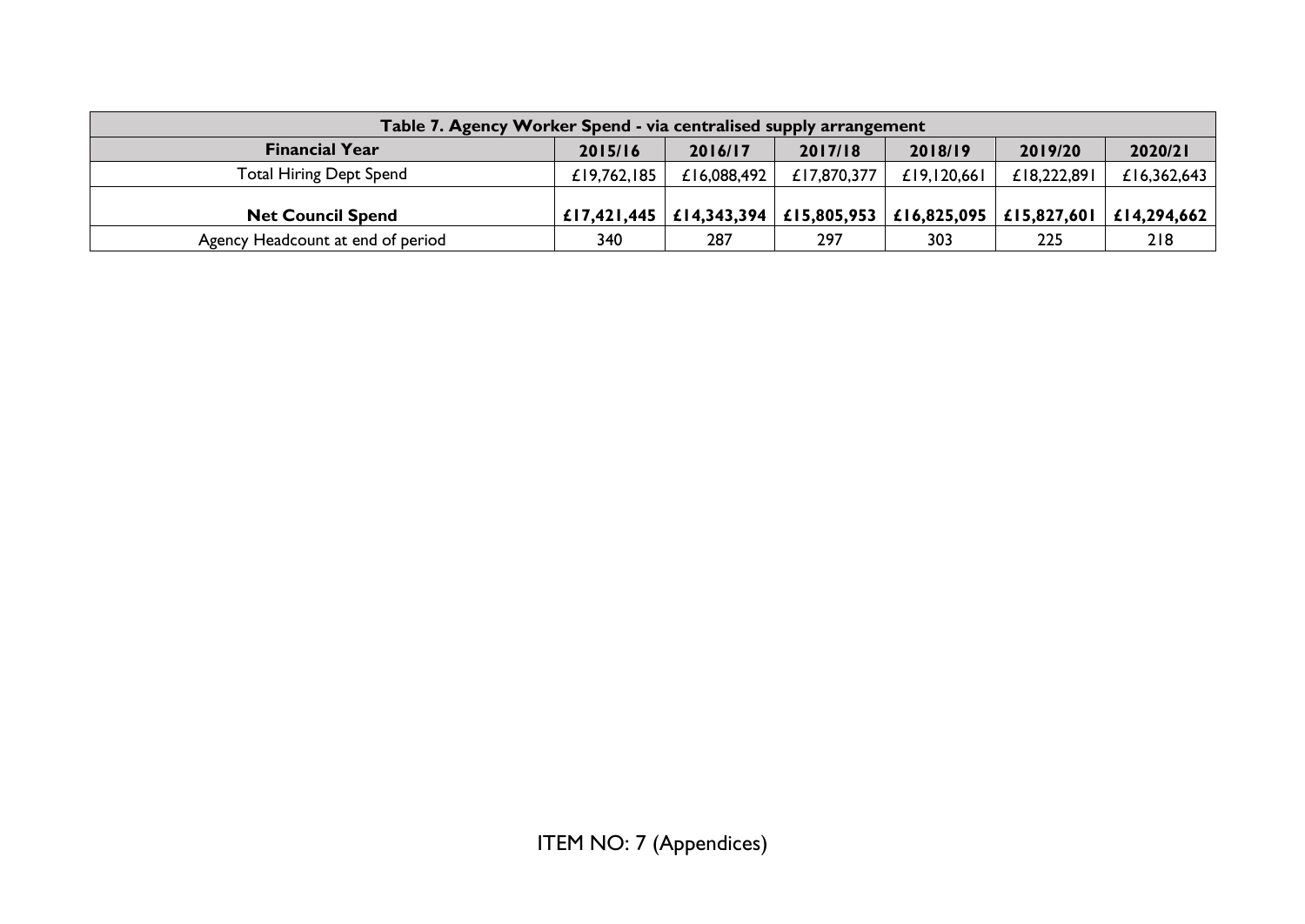# **APPENDIX B Graph 1- Agency Spend (£000s) over previous years, by Quarter**

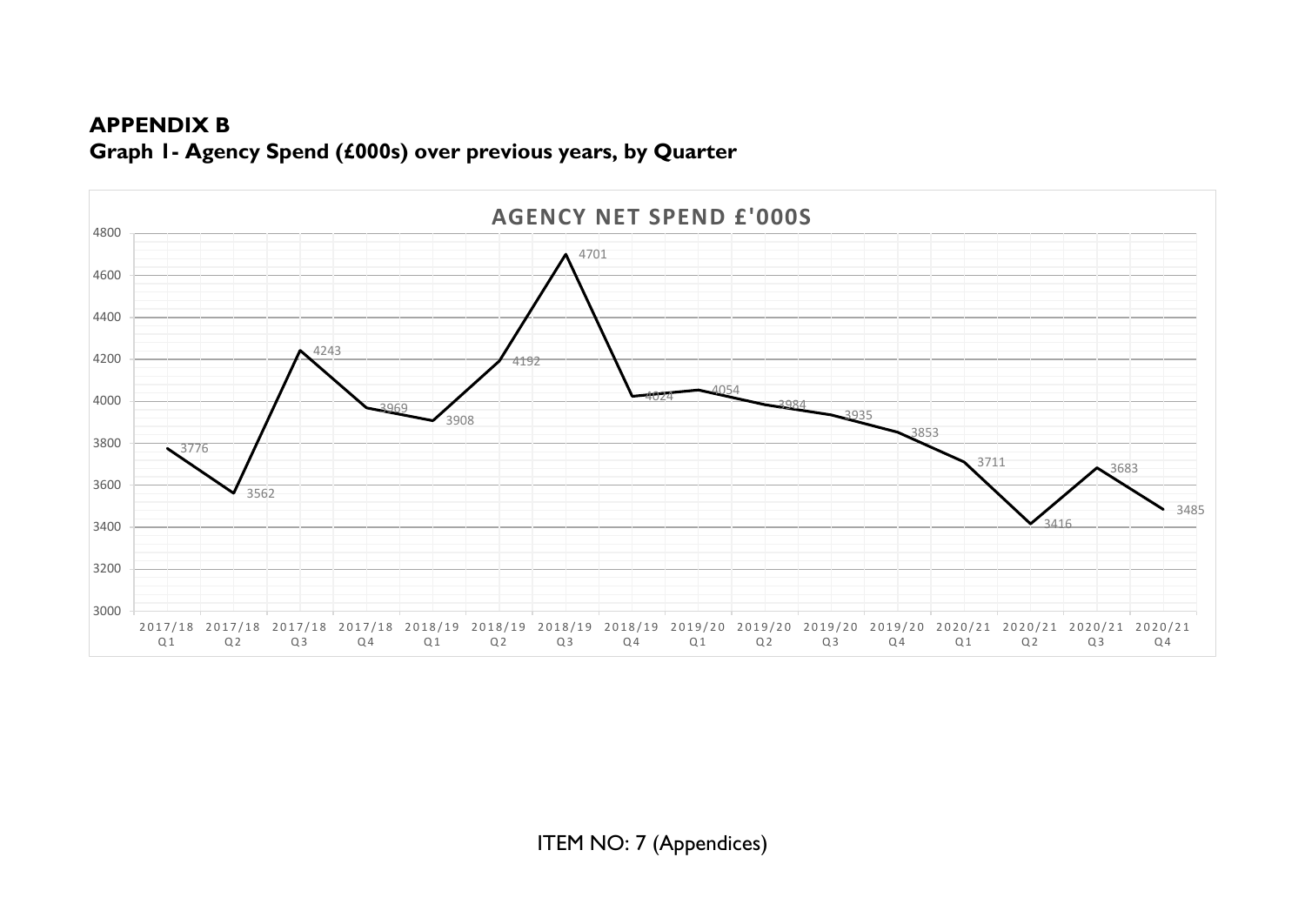

#### **Graph 2 - Agency Headcount over previous years, by Quarter**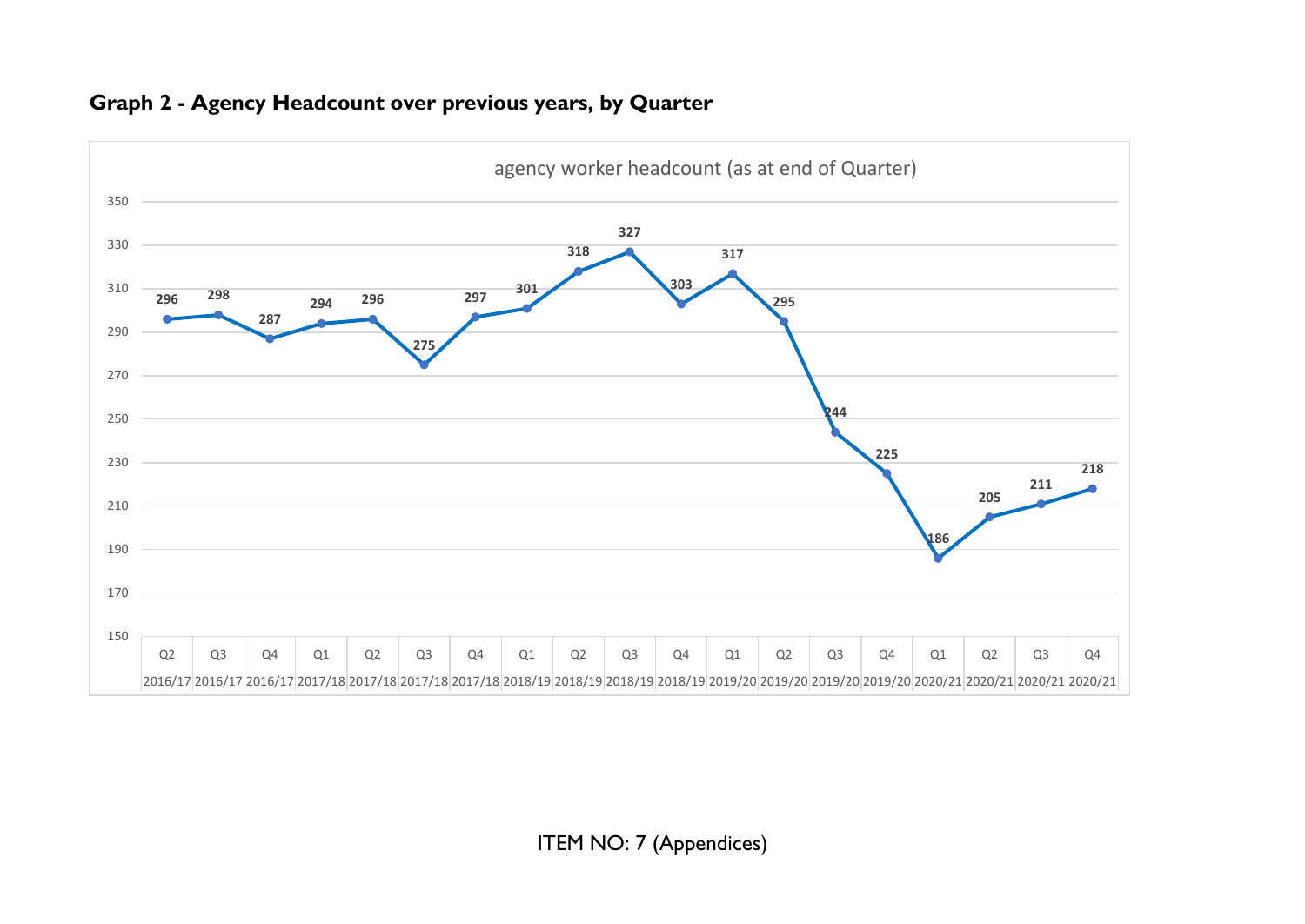## **APPENDIX C**

**Graph 1 - London Boroughs Comparison, Agency Spend by Council 2019/20\***



Greenwich's cost of agency workers of £15,827,601 falls in the second quartile of all the London boroughs, and the first quartile for inner London. It has fallen by 5.9% since the last survey in 2018/19, when it was £16,825,095. This compares with a median average change of  $+4.9\%$  for inner London since 2018/19.

# **Graph 2 - London Boroughs Comparison, Agency Rate by Council 2019/20\***

\*Greenwich is graph bar highlighted red

ITEM NO: 7 (Appendices)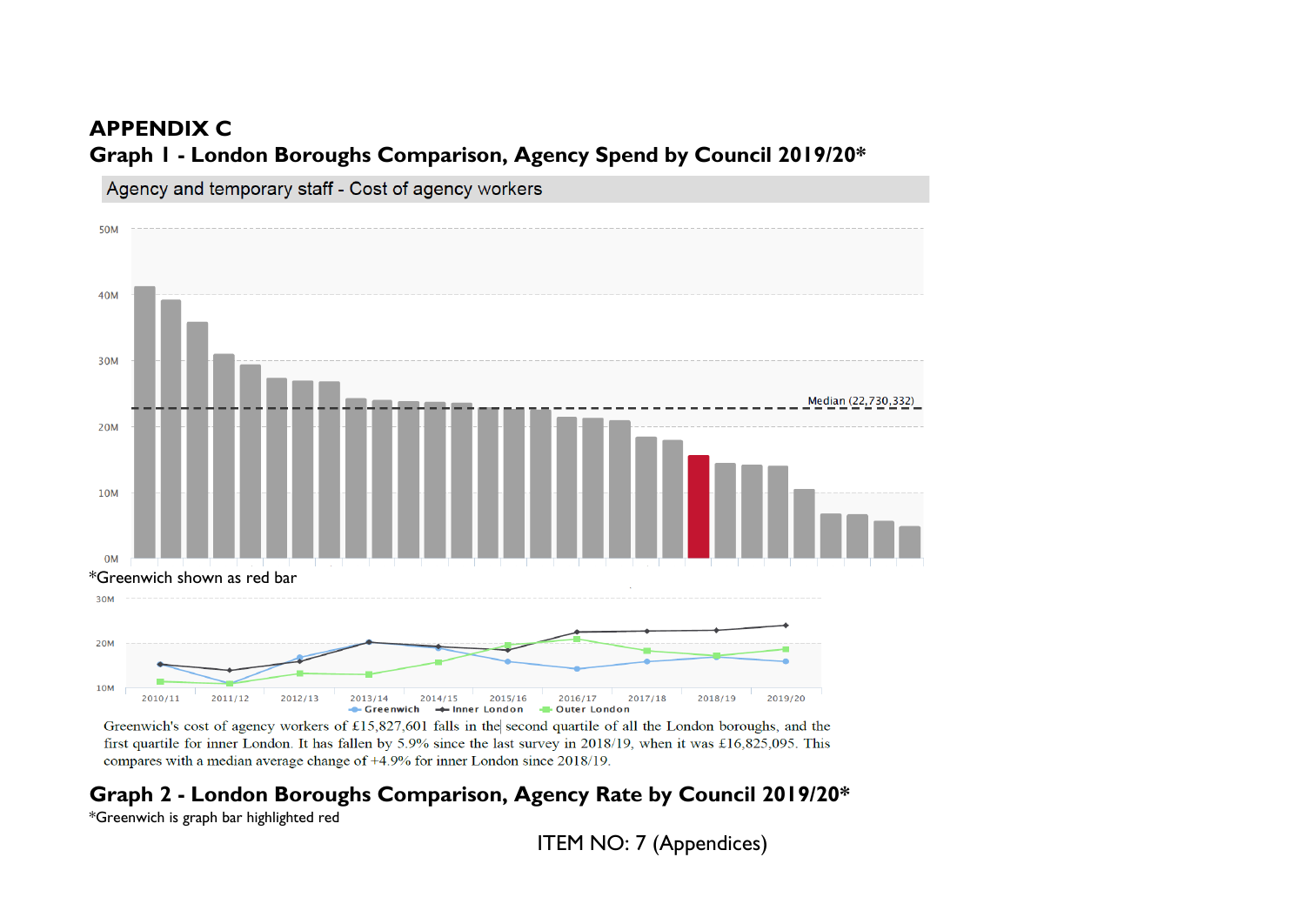

#### Agency and temporary staff - Temporary staff headcount rate (excl. casuals)

Greenwich's temporary staff headcount rate (excluding casuals) of 3.02% falls in the second quartile of all the London boroughs, and the first quartile for inner London. It has fallen by 24.3% since the last survey in 2018/19, when it was 3.99%. This compares with a median average change of  $+7.3\%$  for inner London since 2018/19.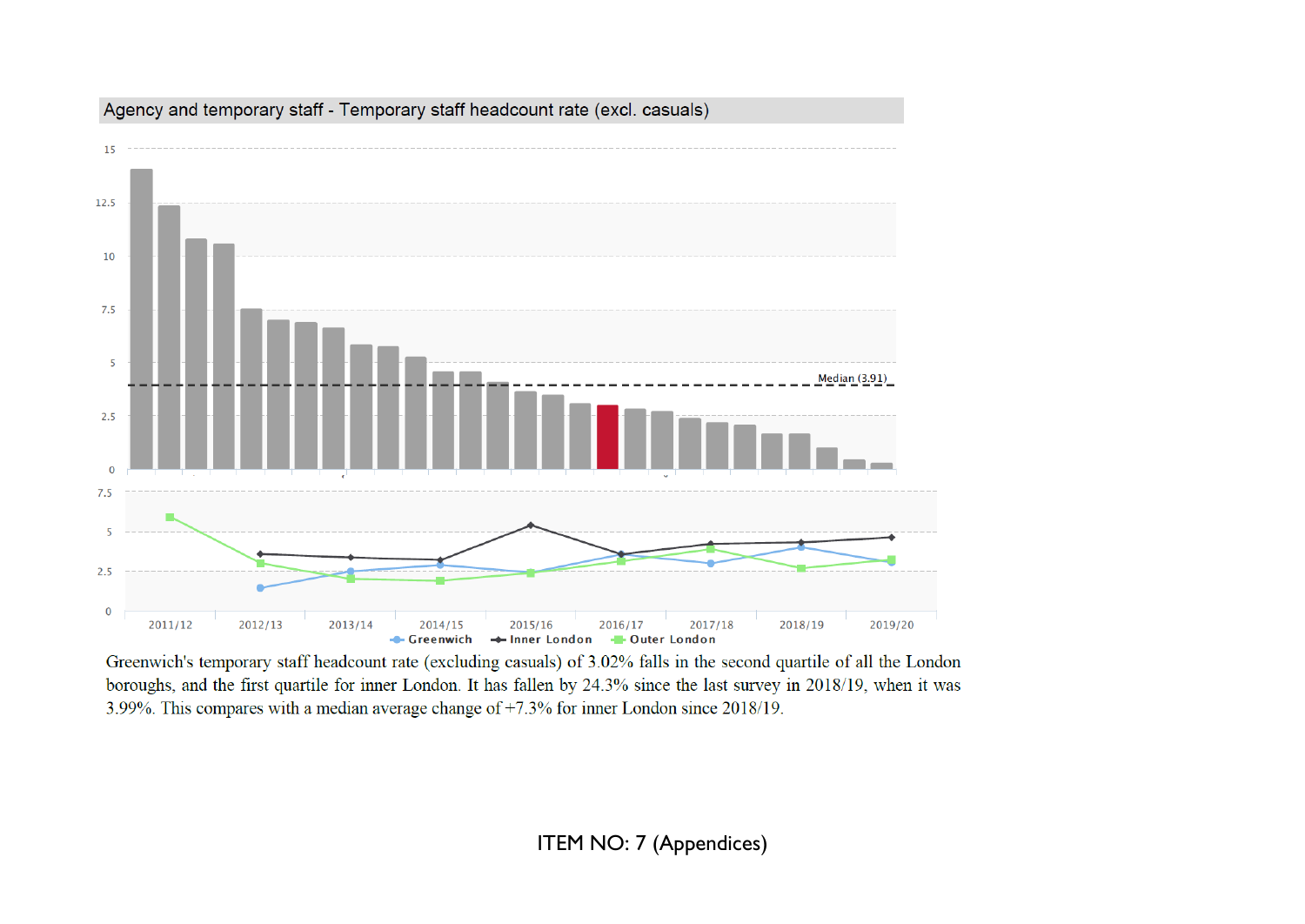## **APPENDIX D**

**Graph 1 – Residing location of agency workers assigned through reporting period (Oct 2020-Mar 2021)**



Between Supplier Assignee and Client Location



| <b>Distance Type</b>               | <b>Between Supplier Assignee and RBG Location</b> |                            |                       |               |
|------------------------------------|---------------------------------------------------|----------------------------|-----------------------|---------------|
| # Candidates                       | 19                                                | $\overline{2}$             | 162                   |               |
| <b>Distance In</b><br><b>Miles</b> | Between 10 and<br>20 miles                        | Between 21 and<br>50 miles | Less than 10<br>miles | Over 50 miles |

ITEM NO: 7 (Appendices)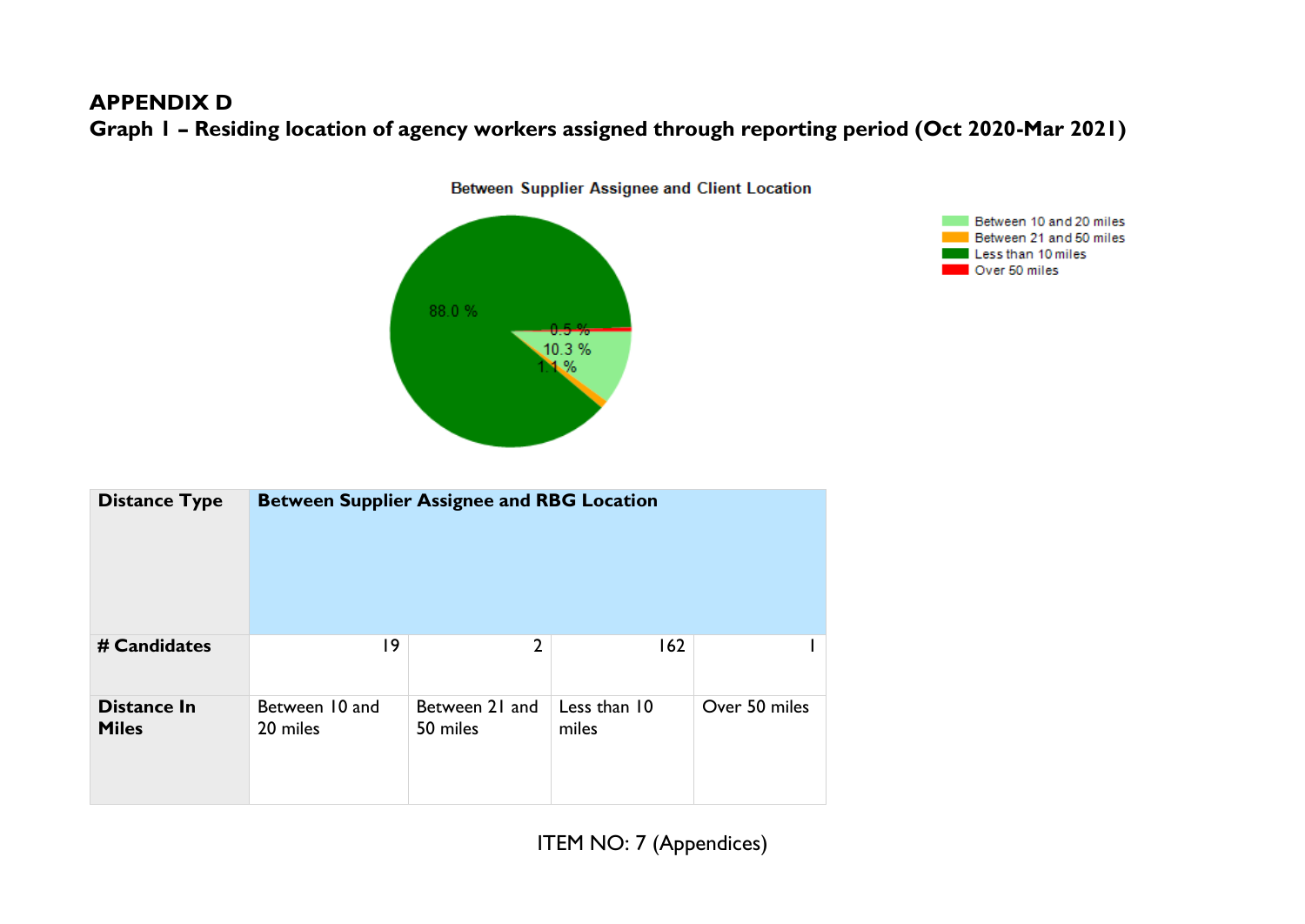

# **Table 1 – Ethnicity of agency workers in active placement within reporting period**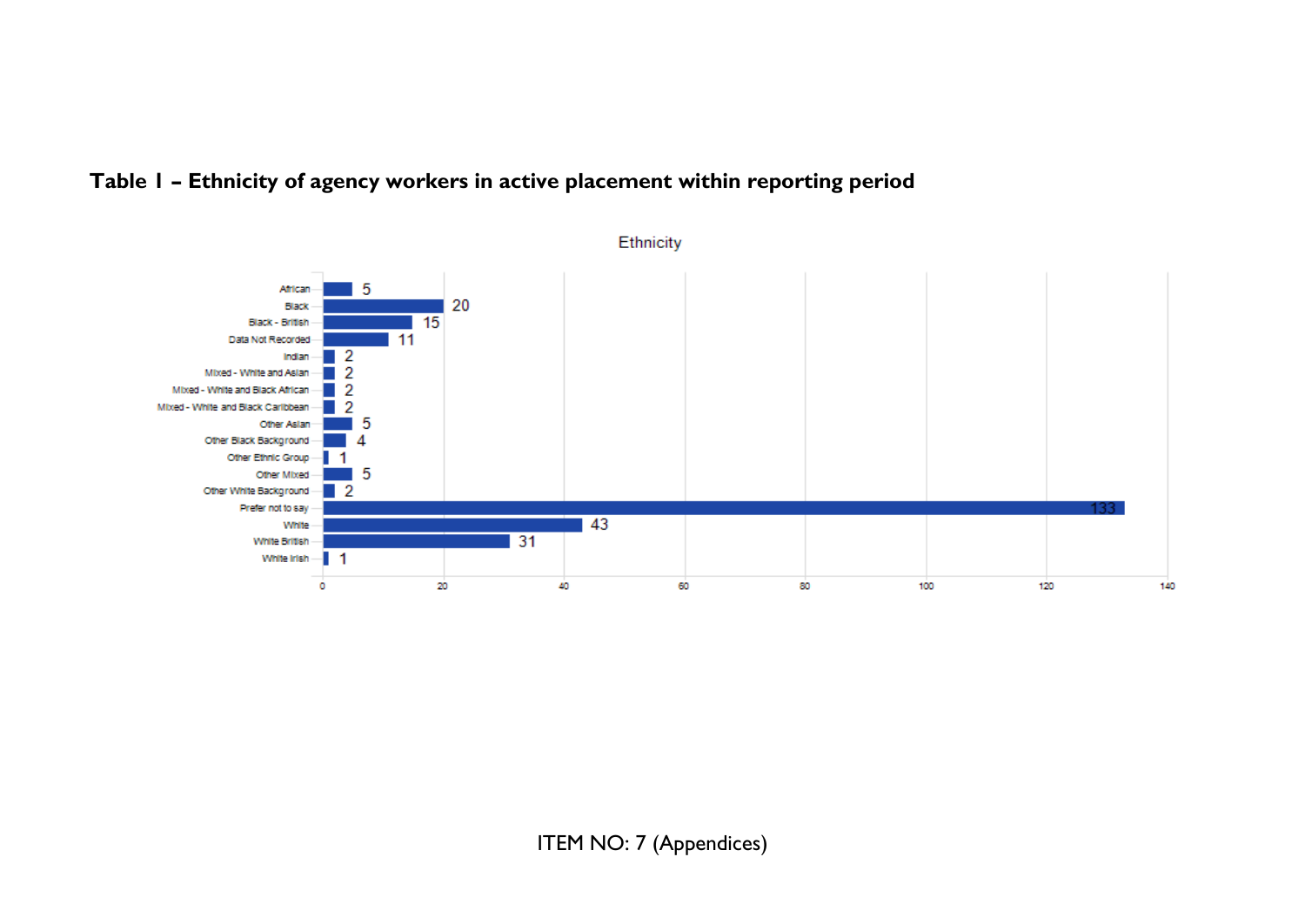# **Table 2**

**a. Agency Worker Age Data (agency workers assigned during reporting period)**

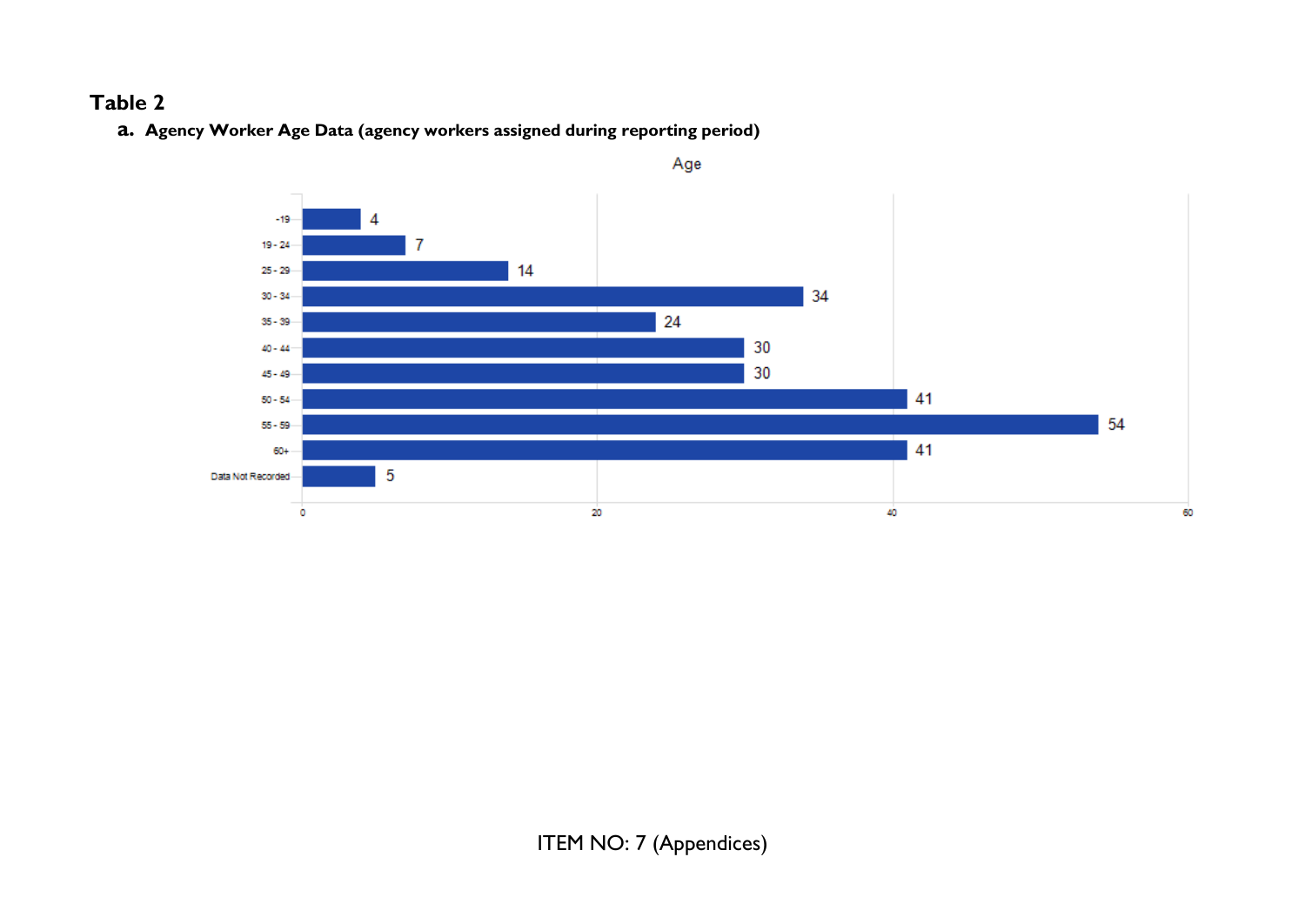#### **b. Agency Worker Gender (agency workers assigned during reporting period)**



Gender